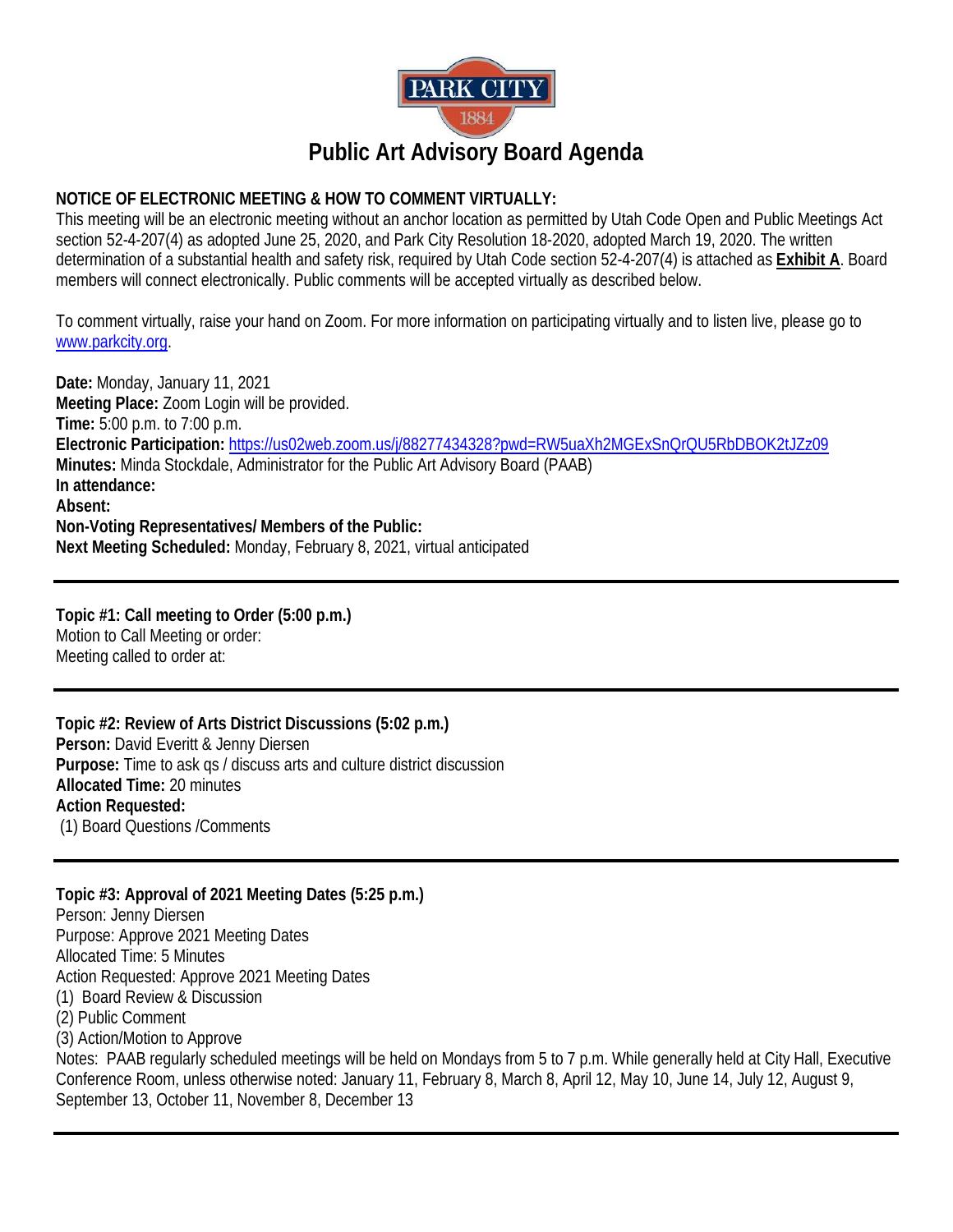# **Topic #5: Public Comment: Any Items Not on Agenda (5:45 p.m.)**

**Notes:** Remind members of the public to sign in.

#### **Topic #6: Approval of Minutes from meeting on November 9, 2020 (5:45 p.m.)** Changes: Motion to Approve:

**Topic #7: Inventory Completion Update (5:50 p.m.) Person:** Jenny Diersen **Purpose:** Review final inventory, photography, condition and maintenance reporting **Allocated Time:** 10 minutes **Product:** Board update on inventory **Action Requested:**  (1) Staff Presentation (2) Board Questions /Comments No Action

## **Topic #8: PAAB Policy Review and Strategic Planning Review (6:00 p.m.) Person:** Jenny Diersen, Special Events & Economic Development Program Manager **Purpose:** • Discuss PAAB Policies and Strategic Plan. Refer to Strategic Plan and Policy in Project Update links. **Allocated Time:** 45 minutes **Product:** Next steps from the Board. **Action Requested:** (1) Staff Presentation (2) Board Questions /Comments and Discussion (3) Open for Public Comment/Input (4) Board final discussion and summary/direction. **Notes:**

**Call meeting to close: \*Estimated adjournment at 6:45 p.m. Important Dates:** *Next PAAB Meeting - Monday, February 8, 2021*

\*Additional Special Meetings may be scheduled as needed.